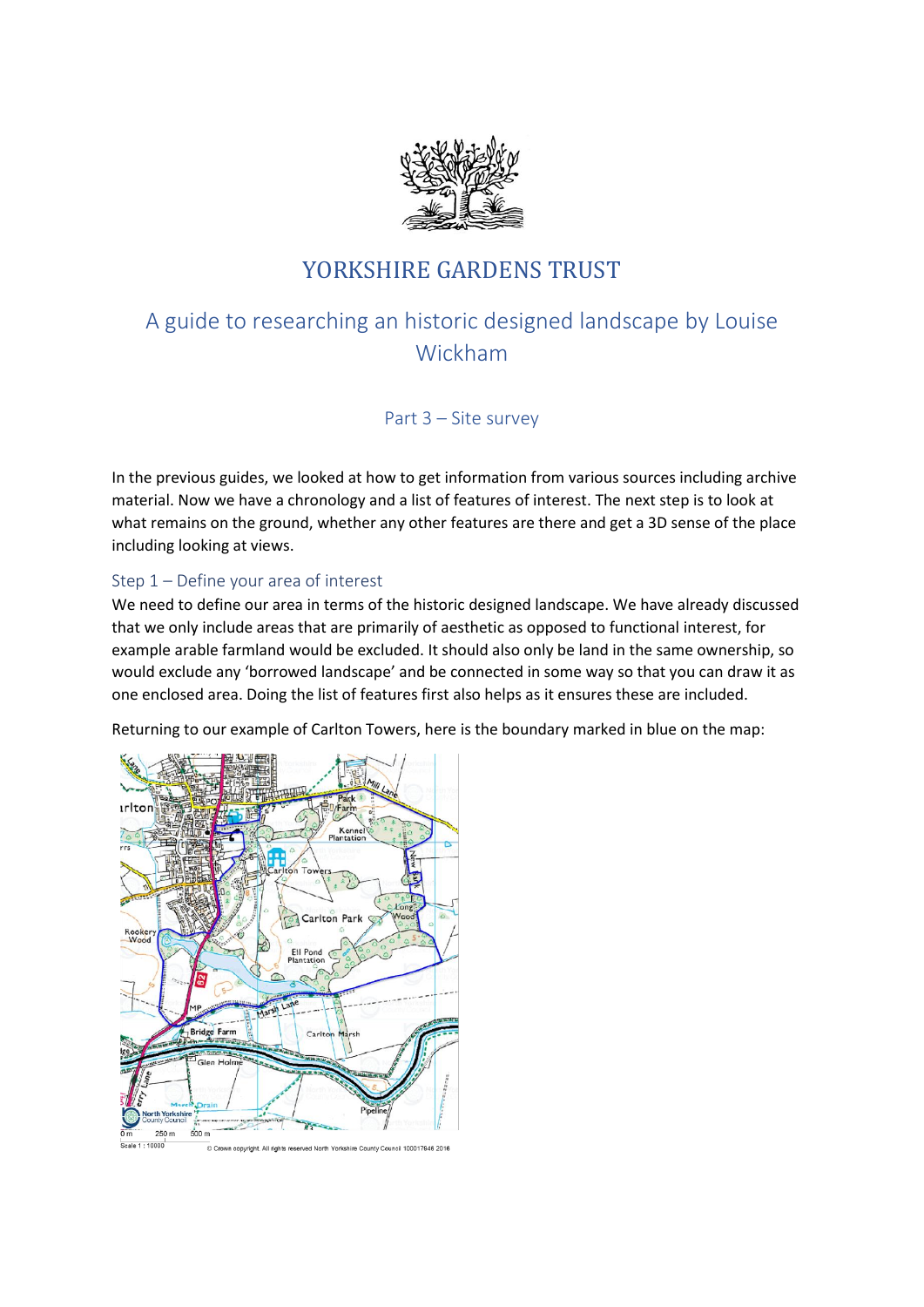This is broadly based on historic OS maps and represents all areas that were at any time part of the designed landscape such as parkland, plantations, water features, gardens, estate buildings (lodges, follies) etc. It does not matter that they are no longer extant or have changed for example, parkland that is now arable fields or a golf course.

Before the visit, these boundaries are your best guess based on documentary evidence, but of course when you get on the ground and look at the views, this may change. For example, an isolated building on the estate that appeared to be part of the design may be in fact completely detached.

# Step 2 – Planning the site visit

The first question to ask is whether you need to look at **all** the designed landscape on the ground. Some large areas of woodland for example are better to view from satellite images. There are two useful tools on the National Library of Scotland website: georeferencing and side by side view.

## *Georeferencing*

From the main menu of [https://maps.nls.uk/,](https://maps.nls.uk/) choose the georeferencing option and then search for the site as before using name of location or grid reference. Then choose an historic map overlay (6" or 25" options from late 19th century are the best) together with a background map that shows satellite images (e.g. ESRI World Image). Next choose 'Full/Screen Draw' at top and use slider to change the transparency of the historic image. Below is using the 6" map to highlight plantations.



We can see many are still there and have in fact been expanded.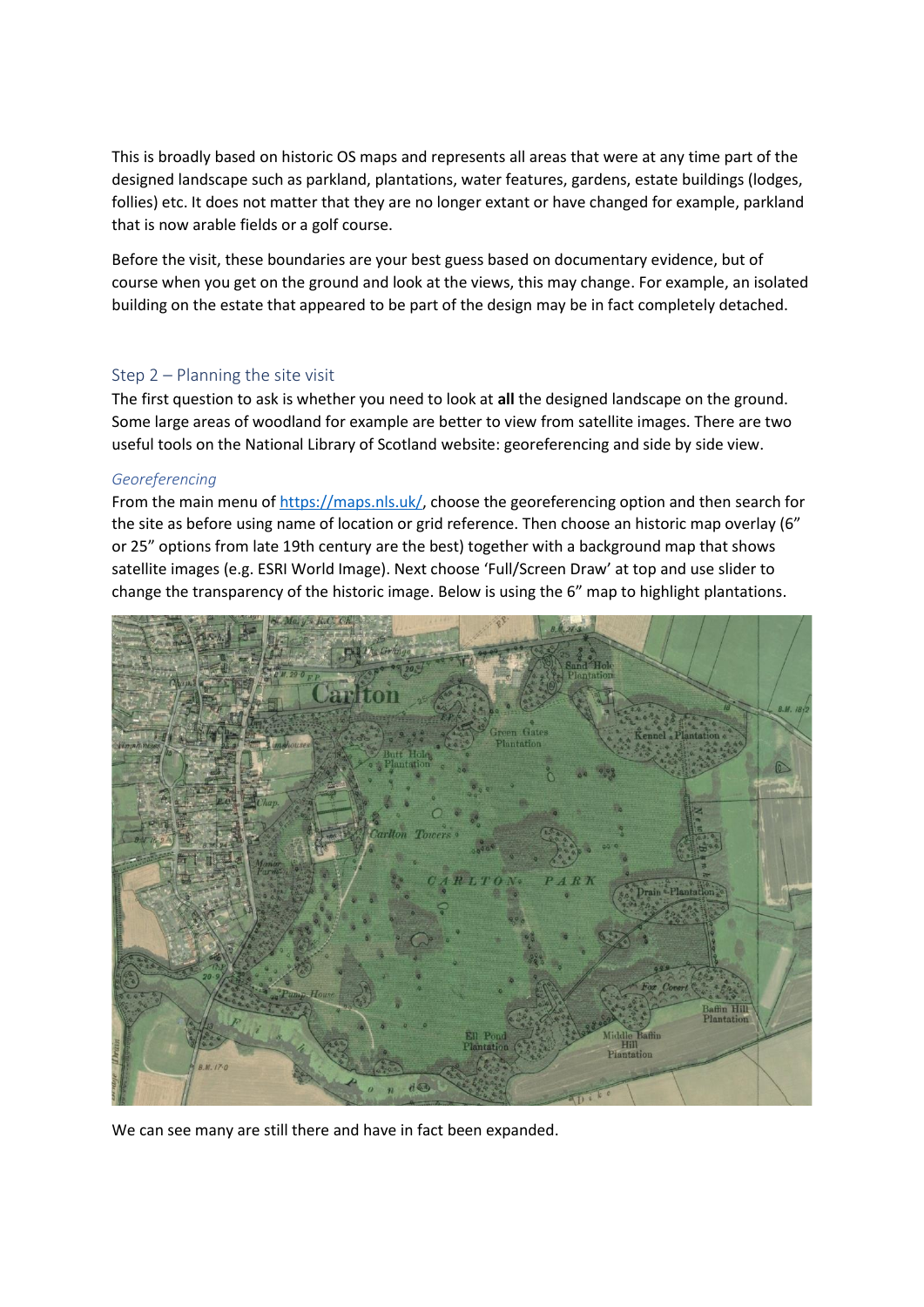## *Side by side view*

An alternative is to use the side-by-side function. It works in the same way as georeferencing where you choose which maps you want but can give a clearer view. For instance, using the 25" historic OS map, you can see more detail such as the fact that the interior of the walled kitchen garden no longer has its glasshouses:



Having decided the specific areas you wish to look at on the ground, you will need to contact the land owners if it is a private space. You will need not only permission to visit but also to take photos as a record for your own use.

When to visit? It is generally thought best to go when trees are not in leaf so features are more obvious and undergrowth is less of a hindrance.

# Step 3 - Complete the Site Record Form

Complete the Site Record Form with features already identified and notes for you to use on the ground.

The form is divided into areas within the designed landscape as per the historic report: Entrances and Approaches, Buildings (including Structures), Gardens, Parkland, Water Features and Trees (woodland and plantations). For each you need to identify what type it is, the latest evidence (see Appendix for terms to use that record what you see on the ground) and make notes both before and during the visit. The latter will become the summary on the final form.

Any names of buildings, ponds or tree plantations go in the Summary and you may wish to add grid references in the Summary if a feature is not obvious on OS maps.

*All Ordnance Survey maps are reproduced here with permission from the National Library of Scotland*